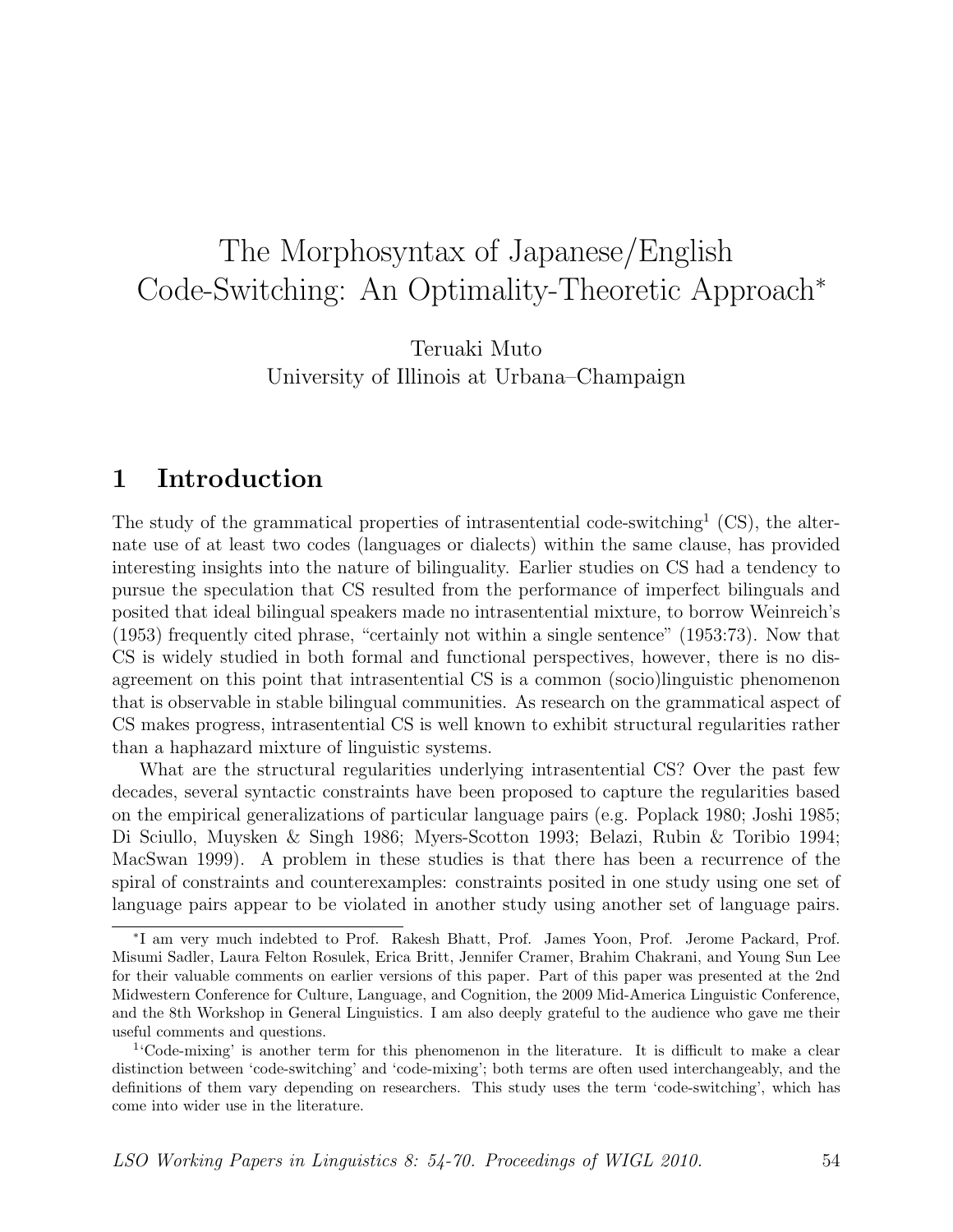Another problem is that most previous analyses attempt to account for the regularities by postulating a third grammar. A 'third grammar' is defined as a CS-specific mechanism, which cannot be applied to any other linguistic phenomenon. Such a mechanism is so superfluous and redundant that a third grammar should be shaved off with Occam's razor in the interests of theoretical parsimony.

The idea that no third grammar is required in CS has developed from earlier seminal studies: an early investigation made by Pfaff (1979) points out that "it is unnecessary to posit the existence of a third grammar to account for the mixed utterances" (1979:314). Lederberg & Morales (1985) suggest that "the constraints of code switching are based on the integration of the grammars of the two code-switched languages rather than on the creation of a third grammar" (1985:113). MacSwan (1999) also concludes that "nothing constrains code switching apart from the requirements of the mixed grammars" (1999:234). Recent CS studies have reflected this view, shifting their research interest from the 'constraint-oriented approach' to the 'constraint-free approach' (cf. Putnam & Couto 2009).

The objective of the present paper is to explain the bilingual linguistic mechanism that constrains the (morpho)syntactic behavior of intrasentential CS without recourse to a third grammar. Specifically, this paper aims (1) to explore the possibility of constructing a theoretical model of the bilingual language faculty on the basis of the framework of Optimality Theory (OT) (Prince & Smolensky 1993) and (2) to demonstrate that the idea of Sympathy Theory (McCarthy 1999), adapted for OT syntax in Müller  $(2002)$ , can be applied to explaining the phenomenon of morphemic CS in Japanese/English bilingualism.

This paper is organized as follows: in the next section, I review the previous work on the formal aspect of CS, focusing on Myers-Scotton (1993) and MacSwan (1999). In Section 3, I propose an Optimality-Theoretic model of CS to solve the above research problems. In Section 4, I flesh it out with a case study of case conflicts in Japanese/English CS. Finally, Section 5 summarizes this paper.

## 2 Previous Studies

In this section, I give a review of the previous research on intrasentential CS, focusing on two influential theoretical approaches, Myers-Scotton's Matrix Language Frame Model and MacSwan's Minimalist Approach, and demonstrate that such accounts fail to correctly predict morphemic CS, a phenomenon in which one language offers affix-like elements to attach to lexical items provided from another.

### 2.1 Myers-Scotton's Matrix Language Frame Model

The Matrix Language Frame (MLF) Model proposed by Myers-Scotton (1993, 1995) recognizes an asymmetric relation between the two languages involved in intrasentential CS. Distinguishing between the matrix language (ML) and the embedded language (EL), the MLF model gives weight to the morphosyntactic framing of the ML in CS construction, as is stated in (1) below: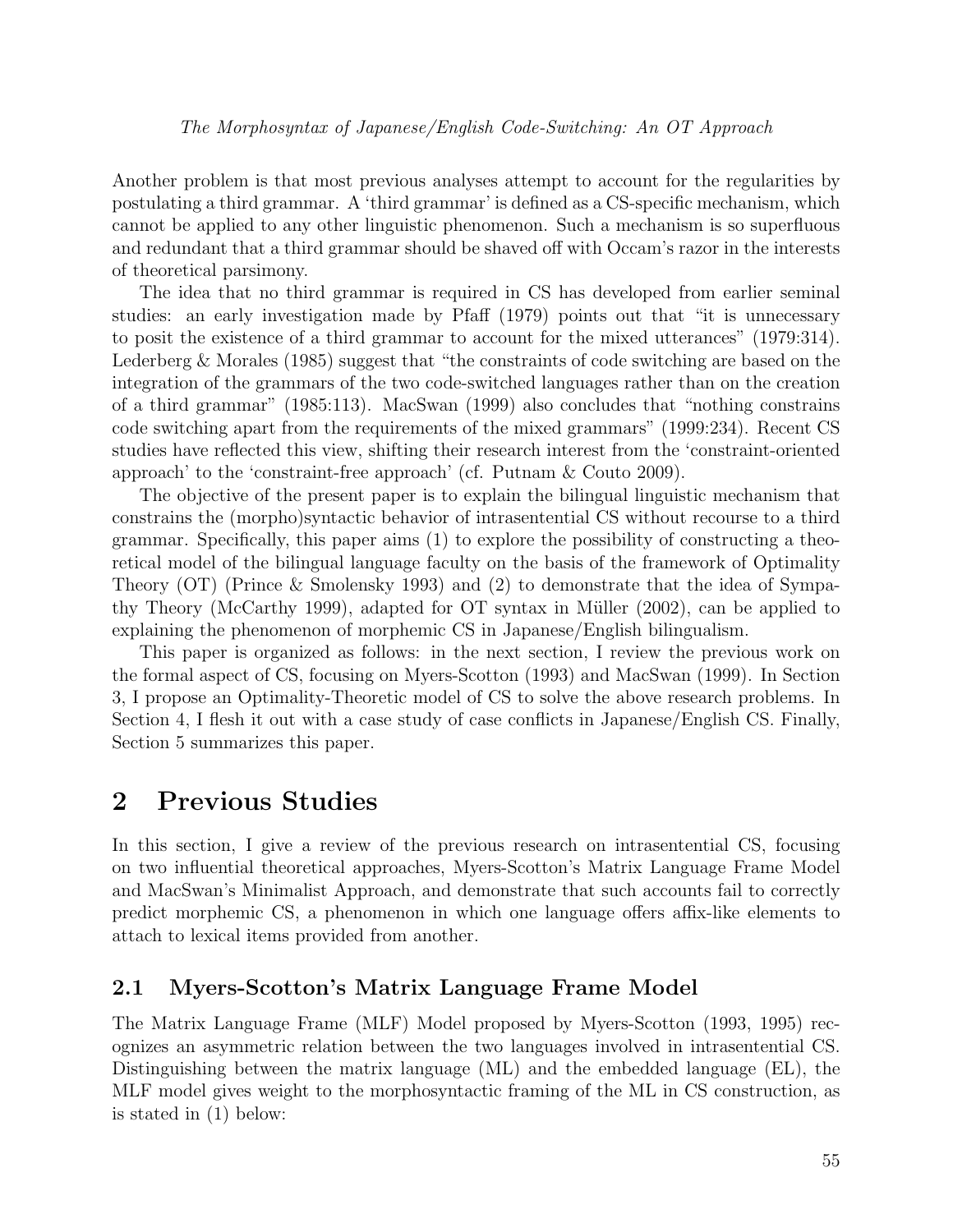(1) The ML Hypothesis

The ML determines the morphosyntax of  $ML + EL$  constituents.

(from Myers-Scotton 1995:239)

The MLF model thus requires that the ML delineate the positions for content morphemes and system morphemes<sup>2</sup> at S-structure. This requirement resolves itself into the following two principles:

- (2) The Morpheme Order Principle Surface morpheme order will be that of the ML in  $ML + EL$  constituents.
- (3) The System Morpheme Principle All 'syntactically or externally relevant' system morphemes come only from the ML in ML + EL constituents.

(from Myers-Scotton 1995:239)

The Morpheme Order Principle in (2) states that morphemes within a bilingual utterance must follow the order of the ML. An example of Swahili/English CS is taken to illustrate this principle. (4a) below is not acceptable due to the precedence of the Swahili modifier 'mbili [two]' over its English head 'plate', which exhibits the morpheme order of English, the EL. In contrast, (4b) is well-formed for the reason that it follows the order of Swahili, the ML:

- (4) a. \*Anakula mbili plate  $\dots$ <sup>3</sup>
	- b. Anakula *plate* mbili ... 'He eats two plates . . . '

(from Myers-Scotton 1995:244)

The System Morpheme Principle in (3) above states that every system morpheme in a bilingual utterance must originate from the ML. See another example of Swahili/English CS in (5) below. In (5), all of the verbal conjugations, i.e., system morphemes, attached to the English V 'behave' come from Swahili, the ML:<sup>4</sup>

<sup>4</sup>The following abbreviations are used to annotate the examples:

 $ACC = accusative$   $NOM = nominative$  $\text{DATA} = \text{dative}$  pp = past participle  $GEN =$  genitive  $PST =$  past tense  $INFIN = infinite \quad 3PL = third person plural subject agreement$  $\text{LOC} = \text{locative}$   $3SS = \text{third person singular subject agreement}$ 

<sup>&</sup>lt;sup>2</sup>The distinction between content and system morphemes is grounded on the distinctive features  $[\pm\text{Quantifier}]/[\pm\text{potential }\theta\text{-role assigning/receiving category}]/[\pm\theta\text{-role assigner/receiver}]$ . We may leave the details to Myers-Scotton (1995:240-42).

<sup>3</sup>Following academic conventions, the italicized items in the examples indicate "switched" elements.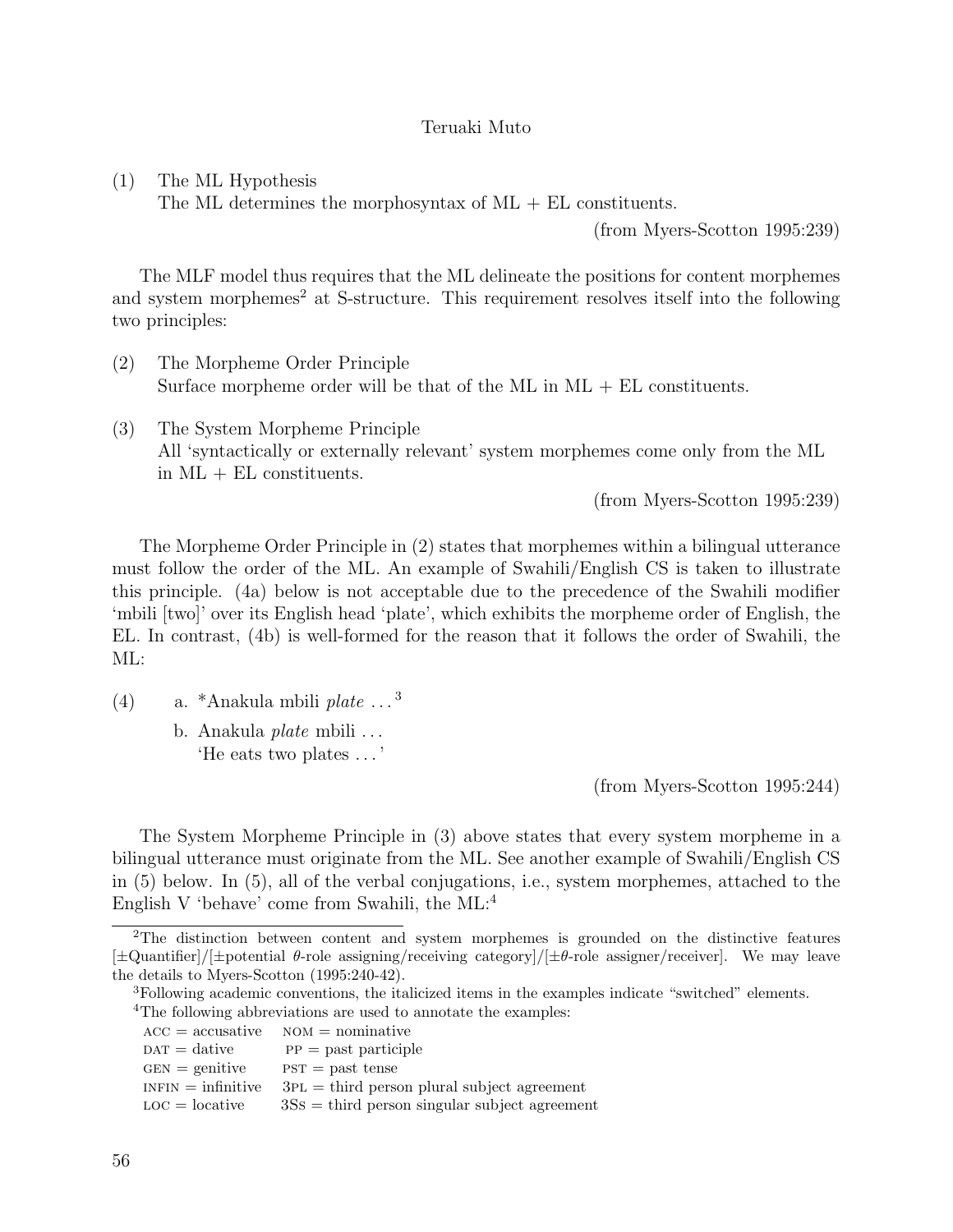- (5) . . . Unaanza ku-behave kama watu wa huko wa-INFIN-3pl non-pst manner -na--vyo--behave
	- ' . . . You being to behave as people of there behave.'

(from Myers-Scotton 1995: 244)

However, the matter is not quite as simple as the MLF model suggests. Look at the sentence in (6) below, in which the Japanese locative particle 'de' is affixed to the English N 'basement'. In light of the relative frequency of morphemes from the participating languages, which is one of Myers-Scotton's criteria for identifying the  $ML^5$ , it is obvious that the ML of (6) is English. The Morpheme Order Principle is then not capable of explaining the wellformedness of (6) since the mixed constituent 'basement de' does not follow the order of English but that of Japanese:

 $(6)$  I slept with her basement de.

LOC

'I slept with her in (the) basement.'

(from Nishimura 1985:52, 117)

See another counterexample in (7) below, in which the English genitive morpheme "s" is switched to the Japanese equivalent 'no'. Again, the frequency-based criterion proves that the ML of (7) is English. The System Morpheme Principle then requires all the system morphemes in  $(7)$  to derive only from English:

 $(7)$  I don't know the bus stop no **GEN** name.

'I don't know the bus stop's name.'

(from Morimoto 1999:24)

However, the facts are different from what the principle expects. The underlined items in (8) below are considered to be system morphemes since they have the feature [+Quantifier] (i.e. negative 'n't', determiner 'the', and possessive 'no') or  $\left[-\theta\text{-role assignment}\right]$  (i.e. 'do' verb). Note that there appears a Japanese system morpheme as well as English system morphemes in (8). The System Morpheme Principle is not consistent with this distribution:

(8) I don't know the bus stop-no name.

 $5$ Myers-Scotton (1995) also lists sociolinguistic and psycholinguistic criteria, but in this paper I limit the discussion to the intrasentential or morphosyntactic criterion.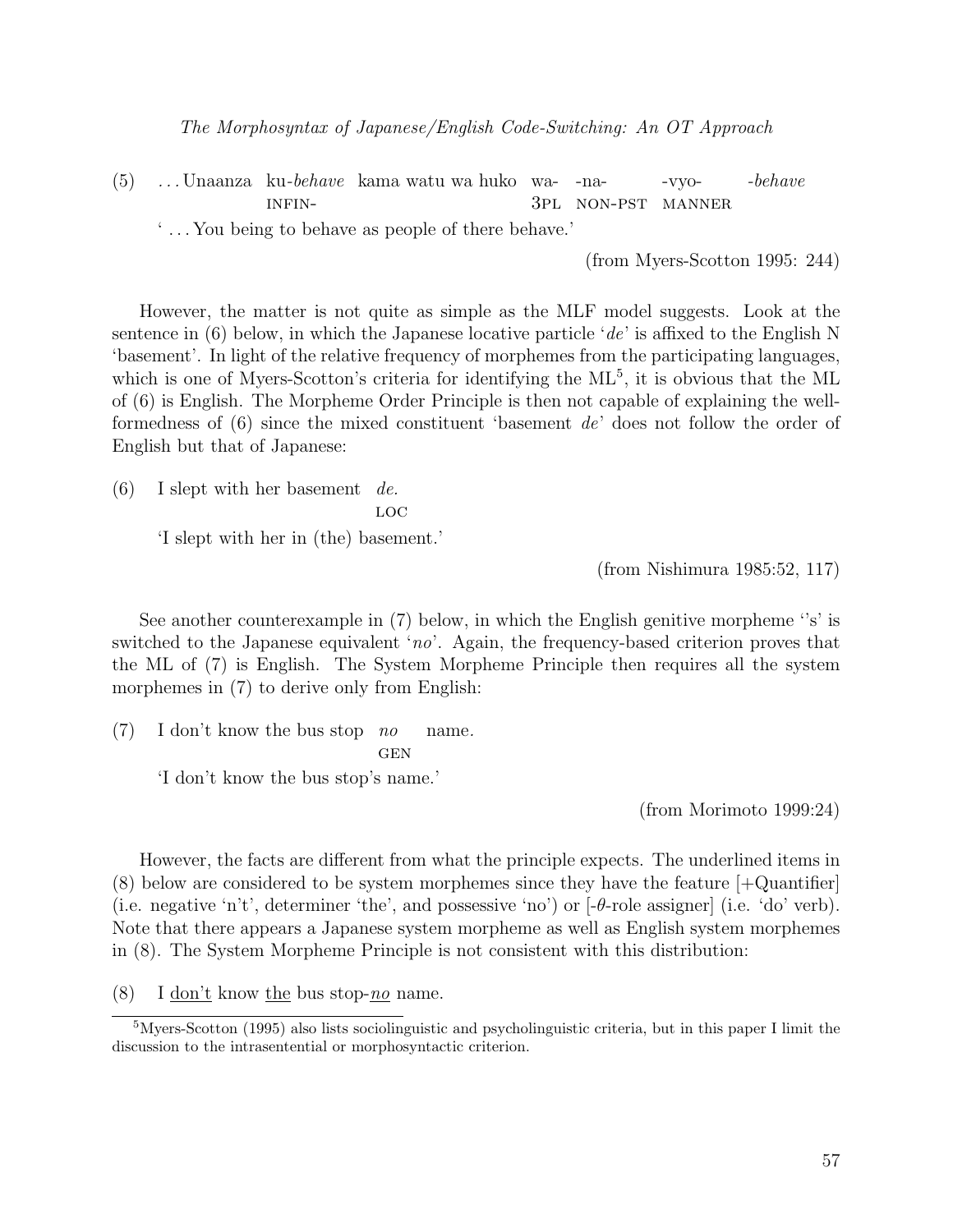## 2.2 MacSwan's Minimalist Approach

In his minimalist approach, MacSwan (1999, 2004) applies the idea of Chomsky's (1995) Minimalist Program to his analysis of intrasentential CS. Pursuing the minimal use of theoretical assumptions, he proposes what he calls the PF disjunction theorem. According to this theorem, CS in the syntactic operation is possible, whereas CS in the phonological operation is disallowed because the phonological component of the computational system for human language  $(C_{HL})$  is architecturally different from the syntactic counterpart. This point is summarized as the theorem below:

- (9) PF Disjunction Theorem
	- i. The PF component consists of rules/constraints which must be (partially) ordered/ranked with respect to each other, and these orders vary cross-linguistically.
	- ii. Code switching entails the union of at least two (lexically-encoded) grammars.
	- iii. Ordering relations are not preserved under union.
	- iv. Therefore, code switching within a PF component is not possible.

(from MacSwan 1999:188)

This theorem thus predicts that CS below  $X^0$  (i.e. below the word level) is not permitted since  $X^0$ s are the input to PF. The following examples of Spanish/English CS serve as an illustration of the above theorem. (10a) is unacceptable since the Spanish verbal morpheme is attached to the English V stem. This ill-formed switch is predicted by the theorem in (9) above because they represent an  $X^0$ -level element. In contrast, (10b) is well-formed due to the fact that the English V stem is phonologically integrated into Spanish, the language of the inflectional morpheme. In this case, no switching occurs within  $X^0$ :

 $(10)$  a. \*Juan *eat* -ió -pst/3Ss 'Juan ate.' b. Juan parqueó park-pst/3Ss his car su

'Juan parked his car.'

(from MacSwan 2004:300-1)

However, there are counterexamples to his theorem. In (11a) below, the German past participle prefix 'ge-' is attached to the English past participle form 'bothered'. In (11b) and

coche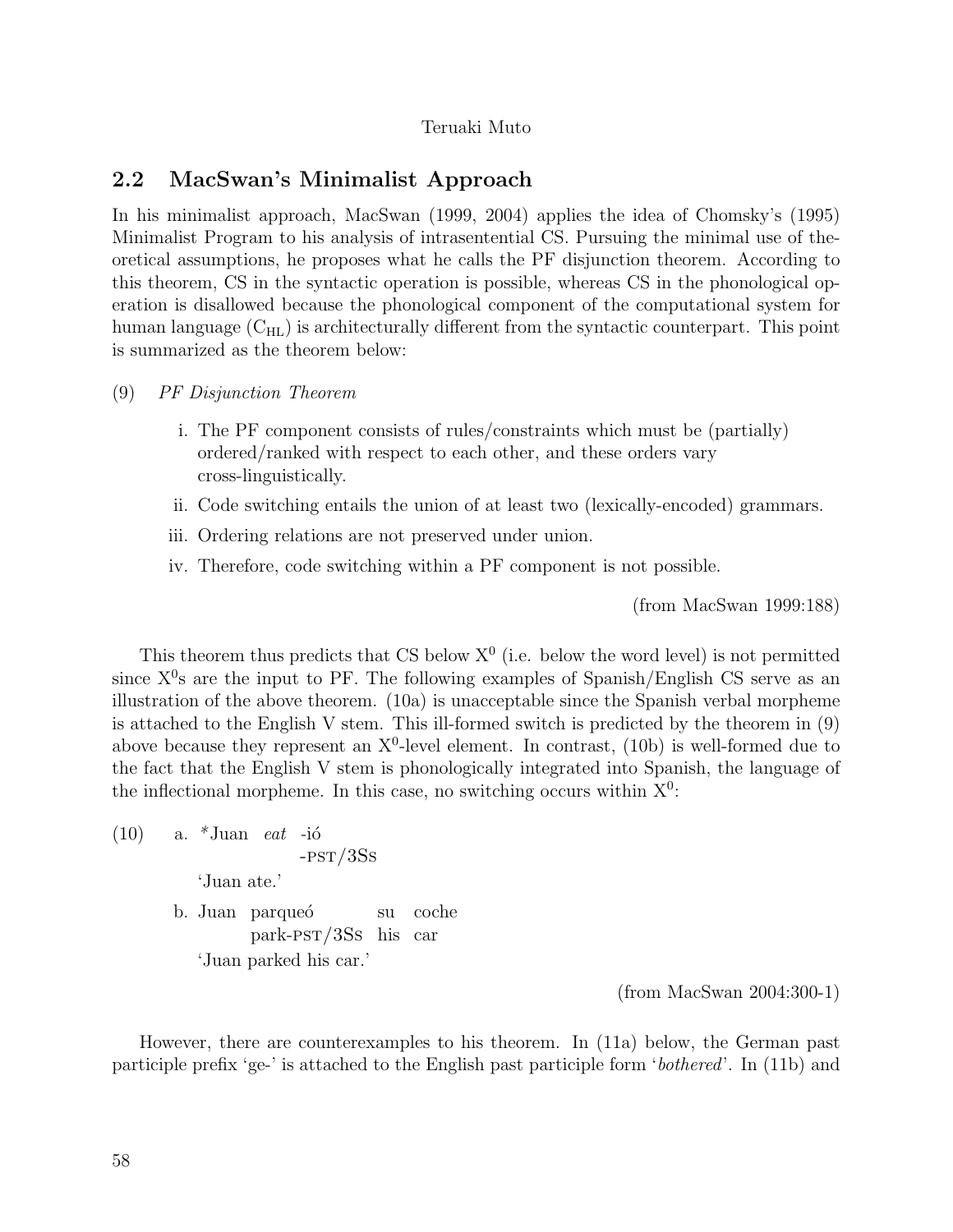The Morphosyntax of Japanese/English Code-Switching: An OT Approach

(11c), the Japanese case morphemes '-o' and '-ni' are affixed to English Ns, respectively. Because 'affixation is a phonological operation' (MacSwan 2004: 301), these examples produce  $X^0$ -internal CS, which disproves the PF disjunction theorem<sup>6</sup>:

| (11) | a. sie |                                |            | haben einfach nicht ge#bother-ed.       |            |                           |  |
|------|--------|--------------------------------|------------|-----------------------------------------|------------|---------------------------|--|
|      |        |                                |            | they have simply not PP#bother-PP       |            |                           |  |
|      |        | They have simply not bothered. |            |                                         |            |                           |  |
|      |        |                                |            |                                         |            | (from Eppler 2006:121)    |  |
|      |        | b. She spent her own money     | $\theta$ . |                                         |            |                           |  |
|      |        |                                |            | ACC                                     |            |                           |  |
|      |        | 'She spent her own money.'     |            |                                         |            |                           |  |
|      |        |                                |            |                                         |            | (from Nishimura 1997:117) |  |
|      |        |                                |            | c. Look at the things she buys for Sean | n.         |                           |  |
|      |        |                                |            |                                         | <b>DAT</b> |                           |  |
|      |        |                                |            | 'Look at the things she buys for Sean.' |            |                           |  |
|      |        |                                |            |                                         |            | (from Nishimura 1997:119) |  |

# 3 Proposal: An Optimality-Theoretic Model of Code-Switching

So far we have seen that previous attempts to impose specific, *universal* constraint(s) on intrasentential CS failed to draw a generalization across language pairs; there is little agreement as to the question of where (within a clause/sentence) intrasentential CS occurs or does not occur. This failure supports an assumption that CS entails no third grammar. At the same time, however, bilingual speakers mix codes with structural regularities. If the 'no third grammar' assumption is correct, how do we interpret the fact that bilinguals switch codes in a consistent way without a third grammar?

The key to resolving this problem, in fact, has been suggested by a number of researchers. As was discussed earlier, Lederberg & Morales (1985) indicate that "the constraints of code switching are based on the integration of the grammars of the two code-switched languages rather than on the creation of a third grammar" (1985:113). Similarly, MacSwan (1999) postulates that "[c]ode switching entails the union of at least two (lexically-encoded) grammars" (1999:188). The notions of "integration" and "union" go to the very heart of the problem; one possible explanation may be that intrasentential CS occurs when the two grammars

<sup>6</sup>MacSwan might claim that his PF Disjunction Theorem is not included in the category of a 'third grammar' for the reason that it was 'deduced from independently discovered facts about the language faculty' (MacSwan 1999: 188). However, this argument is open to question. First, the premises that his theorem assumes are not necessarily accepted truths. Second, his conclusion in the theorem that CS within a PF component is not possible cannot be applied to any other linguistic phenomenon, thereby functioning as a CS-specific constraint.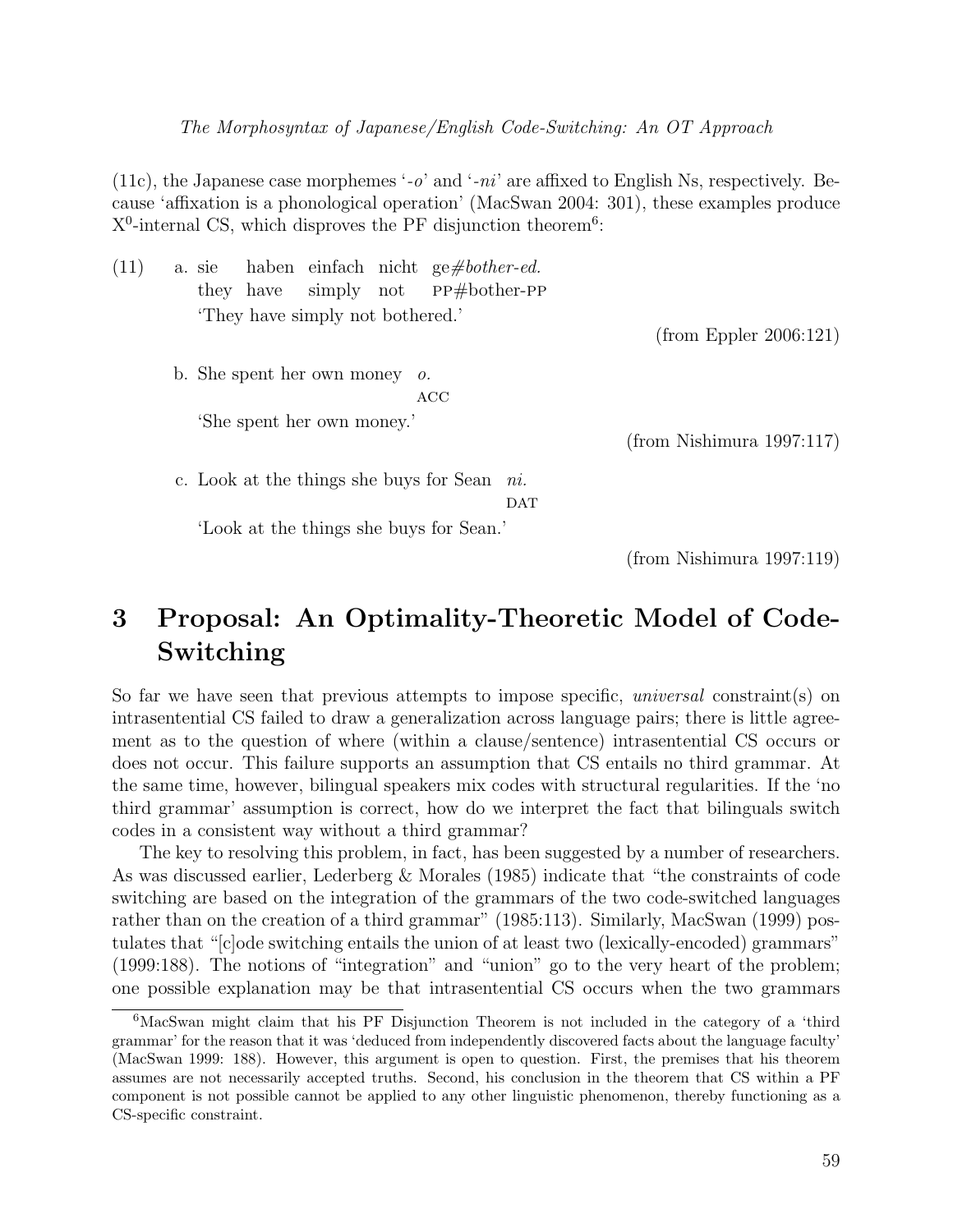amalgamate into one. Granting this explanation, how do we characterize the "integration" or "union" of the two grammars?

The present paper suggests that the structural properties of intrasentential CS can be analyzed within the framework of Optimality Theory (OT) (Prince & Smolensky 1993). Specifically, in this paper, I propose that intrasentential CS arise as a result of interaction/reconciliation between (at least) two different grammars. The ideas of constraint interaction and conflict resolution developed in OT provide an advantageous framework within which to characterize CS as interaction and optional satisfaction between two incompatible grammatical systems. Such a hypothesis makes it possible to regard intrasentential CS as the "integration" or "union" of the two grammars involved.

The proposed OT model of CS is shown in Figure 1:



Bilingual speakers have two lexicons,  $Lex(L_{1})$  and  $Lex(L_{2})$ . In mixing codes, the computational system for human language  $(C_{HL})$  selects lexical items from among both  $Lex(L_1)$ and  $Lex(L_{2})$  and inputs them into the Generator (GEN), which creates a candidate set of potential outputs for a given input. According to the linguistic information encoded in each inputted lexical item, GEN Merges and Moves them to create a set of potential syntactic structures. The Evaluator (EVAL) then attempts to pick up the most optimal output from among the candidate set by using the language particular rankings of constraints. In monolingual speakers, EVAL normally consists of only one constraint ranking. On the other hand, bilinguals have two constraint rankings  $R(L_1)$  and  $R(L_2)$ . Due to this fact, in bilingual CS, EVAL is assumed to be the union of the two rankings  $(R(L_1) \cup R(L_2))$ . In intrasentential CS, however, EVAL sometimes encounters a difficulty in finding the optimal output because there are two grammars (viz. constraint rankings), which have a possibility of conflicting with each other. In this paper, I assume that this union is an intermediate, dynamic gram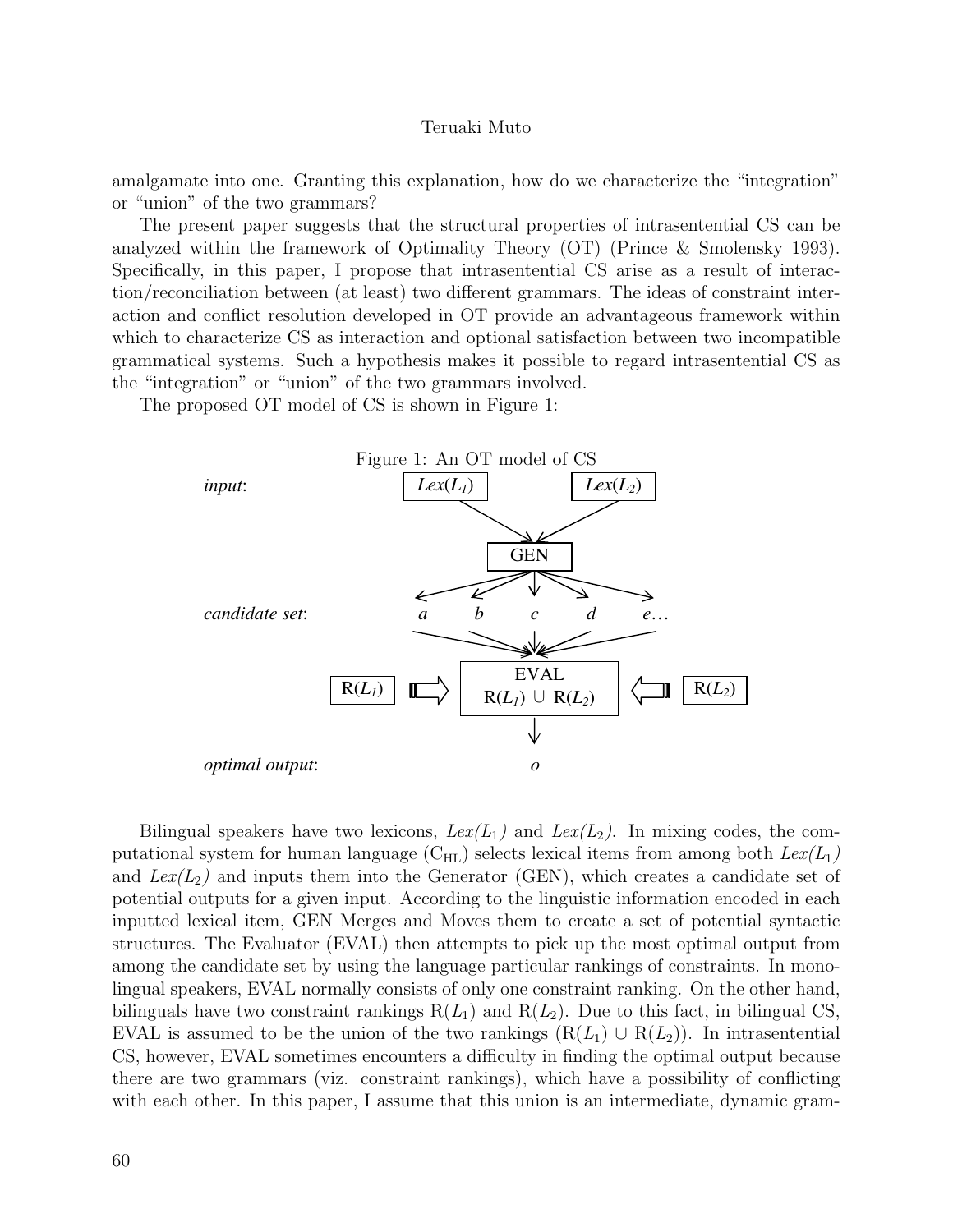matical system on which bilinguals build their own constraint ranking to avoid conflicts between the two constraint rankings.

This model enables bilingual speakers to establish temporary, partial, but systematic reordering of constraint rankings to resolve conflicts in two grammars. In addition, this model uses more general, independently-motivated constraints, which are originally proposed to account for monolingual utterance. Accordingly, this model requires no syntactic constraints that are specific to CS at all, offering no support for the third grammar in CS.

## 4 Case

In this section, I provide a case study of case conflicts in Japanese/English CS. Particularly, I discuss the two Japanese case particles  $qa$  and  $o$  that emerge in English sentences and analyze them within the framework of Optimality Theory (OT), demonstrating that the phenomenon can be accounted for by the interactions of more general, independently motivated constraints rather than the creation of a CS-specific third grammar.

## 4.1 Case Conflicts

The examples in (12a) and (b) below exhibit morphemic CS, a phenomenon in which one code offers affix-like elements to attach to lexical items provided from another code:

(12) a. She spent her own money  $\alpha$ .  $ACC$ b. Camp seikatsu ga life nom made him rough. '(The) camp life made him rough.'

(from Nishimura 1997:117-120)

In (12a), the English direct object 'her own money' is marked with the Japanese accusative case particle o. In (b), on the other hand, the Japanese nominative case particle ga is affixed to the hybrid N compound camp-seikatsu. Then, a question arises: how do bilinguals generate these morphemic CS utterances?

### 4.2 Limitations and Assumptions

This study presupposes that there is a distinction between abstract case and morphological case. It also postulates that morphological case arises in syntactic derivations; i.e. there are no morphological case markers in syntactic inputs or numerations.<sup>7</sup>

<sup>7</sup>This postulation is controversial. Some researchers claim that morphological case is given presyntactically. I leave it an open question, and in this paper I take the standpoint that morphological case arises as a result of syntactic operations (c.f. Woolford 2001).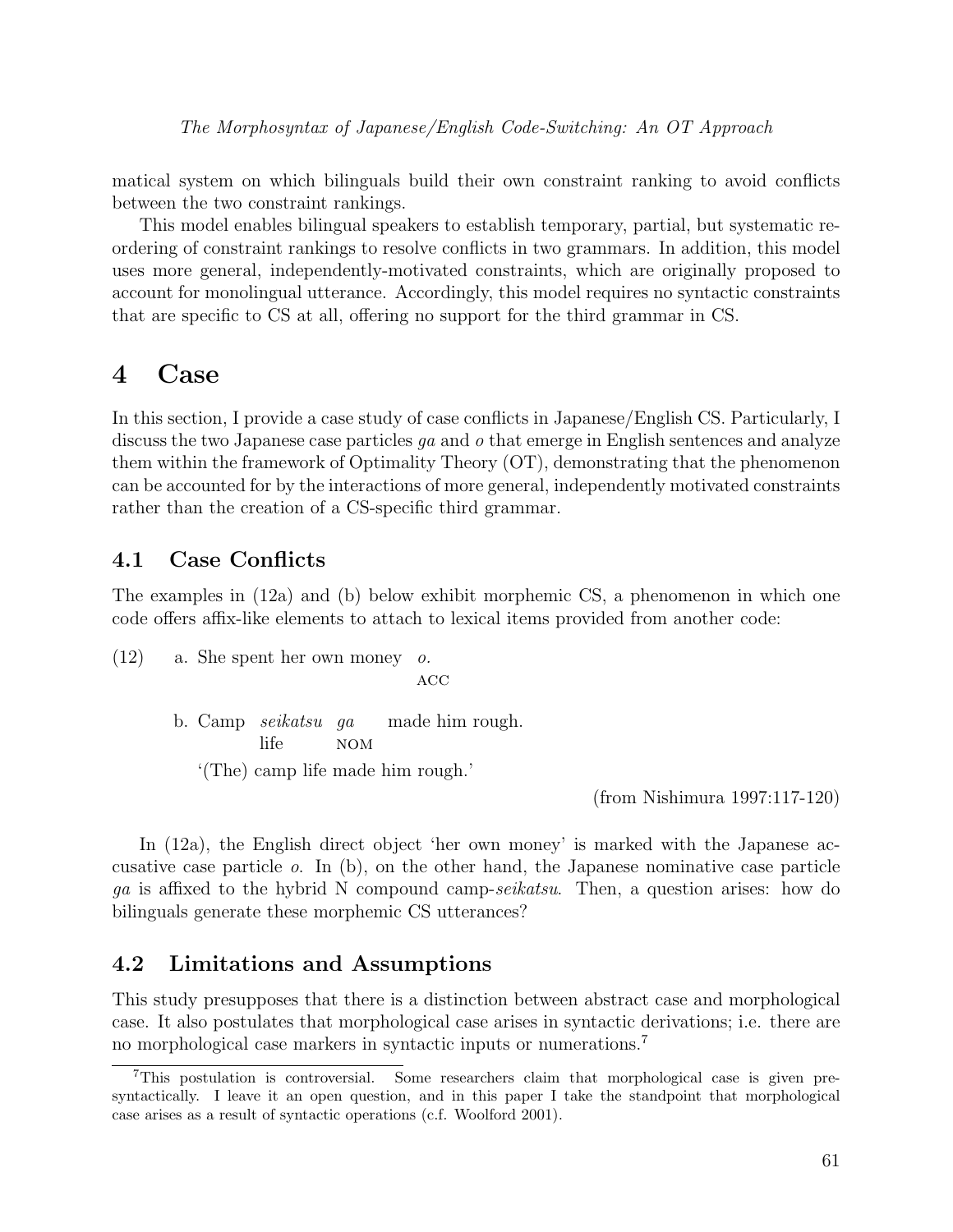In addition, this paper assumes that different word orders (e.g. SVO, SOV) are derived from a single underlying phrase structure, i.e. Specifier-Head-Complement (cf. Kayne 1994, Stabler 1997). This paper limits the discussion to the phase of  $vP$ . According to Kayne's (1994) and Stabler's (1997) proposals, we assume that English and Japanese underlying orders are the same, as shown in (13) below:



We also assume that SOV languages such as Japanese undergo scrambling and that both NP1 and NP2 move to the edge of  $vP$ , as is shown in (14) below:



## 4.3 Constraint Interactions

This paper adopts the following constraints, which are slightly modified from Müller's (2002) proposal:

(15) a. Case:

An NP at the edge<sup>8</sup> of  $vP$  has morphological case.

b. Dep:

Material of the output must be part of the input.

- c. SCR: An NP must move to the edge of vP.
- d. STAY: Movement is not allowed.

(slightly modified from Müller  $2002:13, 22$ )

 $8$ Müller's definition of 'edge' is slightly different from Chomsky's. It refers to an outer specifier(s) of XP.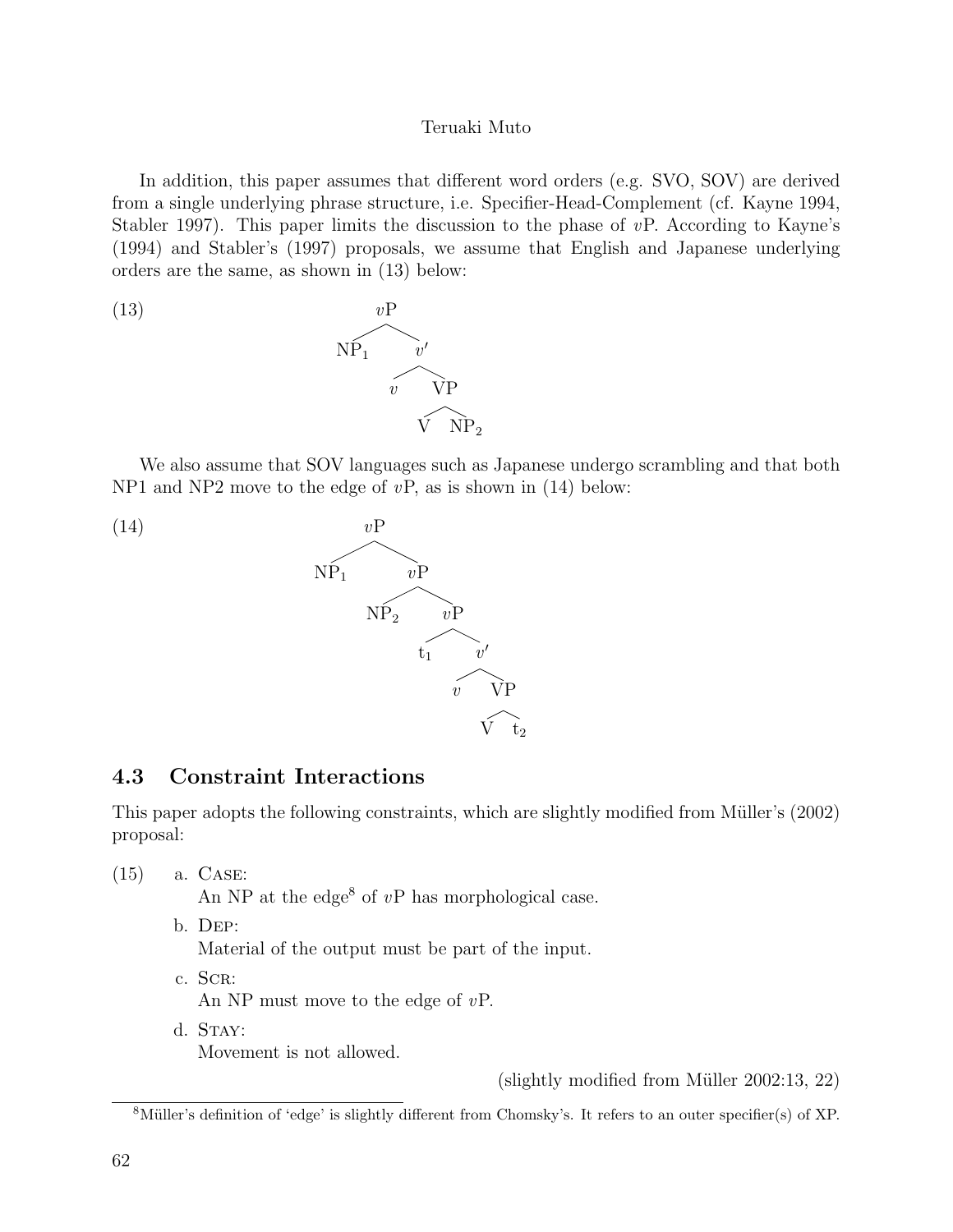#### The Morphosyntax of Japanese/English Code-Switching: An OT Approach

Before discussing morphemic CS, let us see how these constraints interact with each other in English and Japanese. First, we see how interaction among the above constraints characterizes English abstract case. English does not exhibit scrambling. Hence, Scr is ranked below STAY. As far as case constraints are concerned, there is no need to rank them for the reason that DEP selects the most optimal output  $(O_1: [v_P \ N P_1 \ v [v_P \ V \ N P_2]])$  from among the rest of the candidates  $(O_1-O_4)$  without the assistance of CASE. Therefore, CASE and Dep have the same rank. This can be seen in the tableau in Table 1 below:

| Input: $V$ , $NP_1$ , $NP_2$ ,                                                                                                | <b>STAY</b> | SCR    | $CASE$ $DEF$ |                   |
|-------------------------------------------------------------------------------------------------------------------------------|-------------|--------|--------------|-------------------|
| $Q_1: [v_P NP_1 v [v_P VP NP_2]]$<br>昣                                                                                        |             | $***$  |              |                   |
| $O_2$ : $[vP NP_{1,nom} \ v [VP V NP_2]]$                                                                                     |             | $***$  |              | *۱                |
| $O_3$ : $\lbrack_{vP}$ NP <sub>1</sub> v $\lbrack_{VP}$ V NP <sub>2,acc</sub> ]                                               |             | $***$  |              | *۱                |
| $O_4$ : $[vP NP_{1,nom} \ v[vP V NP_{2,acc}]]$                                                                                |             | $**$   |              | $*$   $*$         |
| $O_5$ : $\lceil_{vP} NP_2 NP_1 v \rceil_{VP} V t_2 \rceil$                                                                    | *۱          | $\ast$ | $\ast$       |                   |
| $O_6$ : $\lbrack_{vP} NP_2 NP_{1,nom} v \rbrack_{VP} V t_2 \rbrack$                                                           | *۱          | $\ast$ | $\ast$       | $\ast$            |
| $O_7:$ $[vP \ NP_{2,\text{acc}} \ NP_1 \ v \ [VP \ V \ t_2]]$                                                                 | *۱          | $\ast$ |              | $\ast$            |
| $O_8$ : $[vP \ NP_{2,\text{acc}} \ NP_{1,\text{nom}} v [vP \ V t_2]]$                                                         | *۱          | $\ast$ |              | $**$              |
| $\mathrm{O}_9$ : $\mathrm{[}_v$ NP <sub>1</sub> NP <sub>2</sub> t <sub>1</sub> v $\mathrm{[}_v$ V t <sub>2</sub> $\mathrm{[}$ | * *         |        | $***$        |                   |
| $O_{10}$ : $[vP NP_{1,nom} NP_2 t_1 v [VP V t_2]]$                                                                            | * ∗         |        | $\ast$       | $\ast$            |
| $O_{11}:$ $[v_{P} NP_{1} NP_{2,\text{acc}} t_1 v[v_{P} V t_2]]$                                                               | ∗l∗         |        | $\ast$       | $\overline{\ast}$ |
| $O_{12}:$ [ <sub>vP</sub> NP <sub>1,nom</sub> NP <sub>2,acc</sub> t <sub>1</sub> v [ <sub>VP</sub> V t <sub>2</sub> ]]        | $*$   $*$   |        |              | $**$              |

Table 1: English (Abstract Case)

On the other hand, Japanese is an SOV language with morphological case. Therefore, the output  $O_{12}$  [<sub>vP</sub> NP<sub>1,nom</sub> NP<sub>2,acc</sub> t<sub>1</sub> v [<sub>VP</sub> V t<sub>2</sub>]] has to be selected as most optimal. In order for  $O_{12}$  to be most optimal, first, SCR must outrank STAY so that the structures with both nominal constituents scrambled  $(O_9-O_{12})$  can survive. In addition, CASE has to dominate DEP in order that the output with morphological case realized may be selected, as can be seen in the tableau in Table 2 below: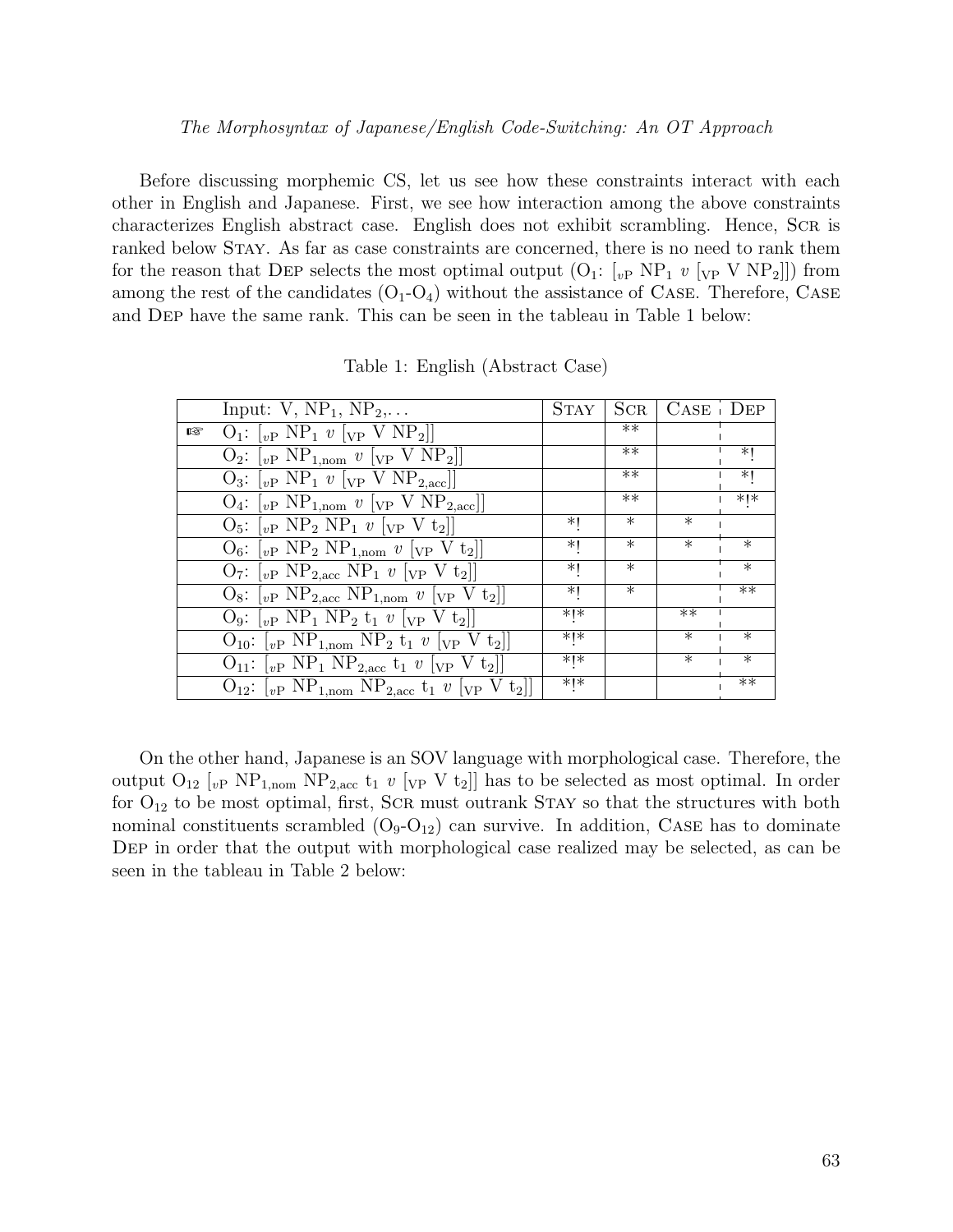| Input: $V$ , $NP_1$ , $NP_2$ ,                                                                                                                                                                               | $_{\rm{SCR}}$ |        | $STAY \mid CASE \mid DEF$ |                   |
|--------------------------------------------------------------------------------------------------------------------------------------------------------------------------------------------------------------|---------------|--------|---------------------------|-------------------|
| $Q_1$ : $\left[\begin{smallmatrix} v_P & NP_1 & v \end{smallmatrix}\right]\left[\begin{smallmatrix} V_P & V & NP_2 \end{smallmatrix}\right]$                                                                 | ∗l∗           |        |                           |                   |
| $O_2$ : $\left[v\text{P } NP_{1,\text{nom}}\ v\ \left[v\text{P } VP_2\right]\right]$                                                                                                                         | * ∗           |        |                           | $\ast$            |
| $Q_3$ : $\lbrack_{vP}$ NP <sub>1</sub> v $\lbrack_{VP}$ V NP <sub>2,acc</sub> ]                                                                                                                              | * *           |        |                           | $\overline{\ast}$ |
| $Q_4$ : $\left[v\text{P NP}_{1,\text{nom}}\ v\ \text{[VP V NP}_{2,\text{acc}}\right]\right]$                                                                                                                 | ∗l∗           |        |                           | $***$             |
| $O_5: \begin{bmatrix} v_P & NP_2 & NP_1 & v \end{bmatrix}$ $[v_P \ V t_2]]$                                                                                                                                  | ∗I            | $\ast$ | $\ast$                    |                   |
| $O_6:$ $[vP NP_2 NP_{1,nom} v [vP V t_2]]$                                                                                                                                                                   | ∗I            | $\ast$ | $\ast$                    | $\ast$            |
| $O_7:$ $[v_P \ NP_{2,\text{acc}} \ NP_1 \ v \ [v_P \ V \ t_2]]$                                                                                                                                              | $*1$          | $\ast$ |                           | $\ast$            |
| $O_8$ : $[vP NP_{2,\text{acc}} NP_{1,\text{nom}} v [vP V t_2]]$                                                                                                                                              | ∗I            | $\ast$ |                           | $***$             |
| $\mathrm{O}_9$ : $\left[\begin{smallmatrix} v_{\mathrm{P}} & \mathrm{NP}_1 & \mathrm{NP}_2 & t_1 & v \end{smallmatrix}\right]$ $\left[\begin{smallmatrix} v_{\mathrm{P}} & V & t_2 \end{smallmatrix}\right]$ |               | $***$  | *∣*                       |                   |
| $O_{10}$ : $[vP NP_{1,nom} NP_2 t_1 v [VP V t_2]]$                                                                                                                                                           |               | $***$  | ∗∣                        | $\ast$            |
| $O_{11}:$ $[vP NP_1 NP_{2,\text{acc}} t_1 v [vP V t_2]]$                                                                                                                                                     |               | $***$  | *۱                        | $\ast$            |
| $O_{12}$ : $[vP NP_{1,nom} NP_{2,\text{acc}} t_1 v [vP V t_2]]$<br>哸                                                                                                                                         |               | $***$  |                           | $**$              |

| Table 2: Japanese (Morphological Case) |  |  |  |
|----------------------------------------|--|--|--|
|----------------------------------------|--|--|--|

In summary, as far as case is concerned, English and Japanese have the following constraint rankings, respectively, as are shown in (16) below:

- (16) a. English (Abstract Case):  $STAY \gg SCR \gg \{CASE, DEP\}$ 
	- b. Japanese (Morphological Case):  $SCR$  >>  $STAY$  >>  $CASE$  >>  $DEF$

Obviously, these constraint rankings conflict with each other, and they do not enable bilinguals to generate such outputs as  $O_2$ :  $\lbrack v_P \text{ NP}_{1,\text{nom}} v \rbrack_{VP} V NP_2 \rbrack$  and  $O_3$ :  $\lbrack v_P NP_1 v \rbrack_{VP}$ V NP2,acc]], i.e., a mixed utterance in which a Japanese morphological case marker emerges in an English sentence. Another question then arises: how do bilinguals reconcile these conflicts in intrasentential CS?

## 4.4 Sympathy Theory

The present paper suggests that the idea of Sympathy Theory can be applied to solving this problem. Sympathy Theory was originally developed in McCarthy (1999) as a solution to phonological opacity. The chief advantage of Sympathy Theory is that it can make reference to an intermediate derivational stage, which is often required in a rule-based, serial phonological derivation. The problem with standard versions of Optimality Theory that are inherently non-derivational is that it is difficult to represent such an effect as phonological opacity. As a solution to this problem, McCarthy (1999) suggests that although standard OT has no intermediate stage between an input and an (optimal) output, all the properties related to an intermediate stage can be represented in a suboptimal output that forms part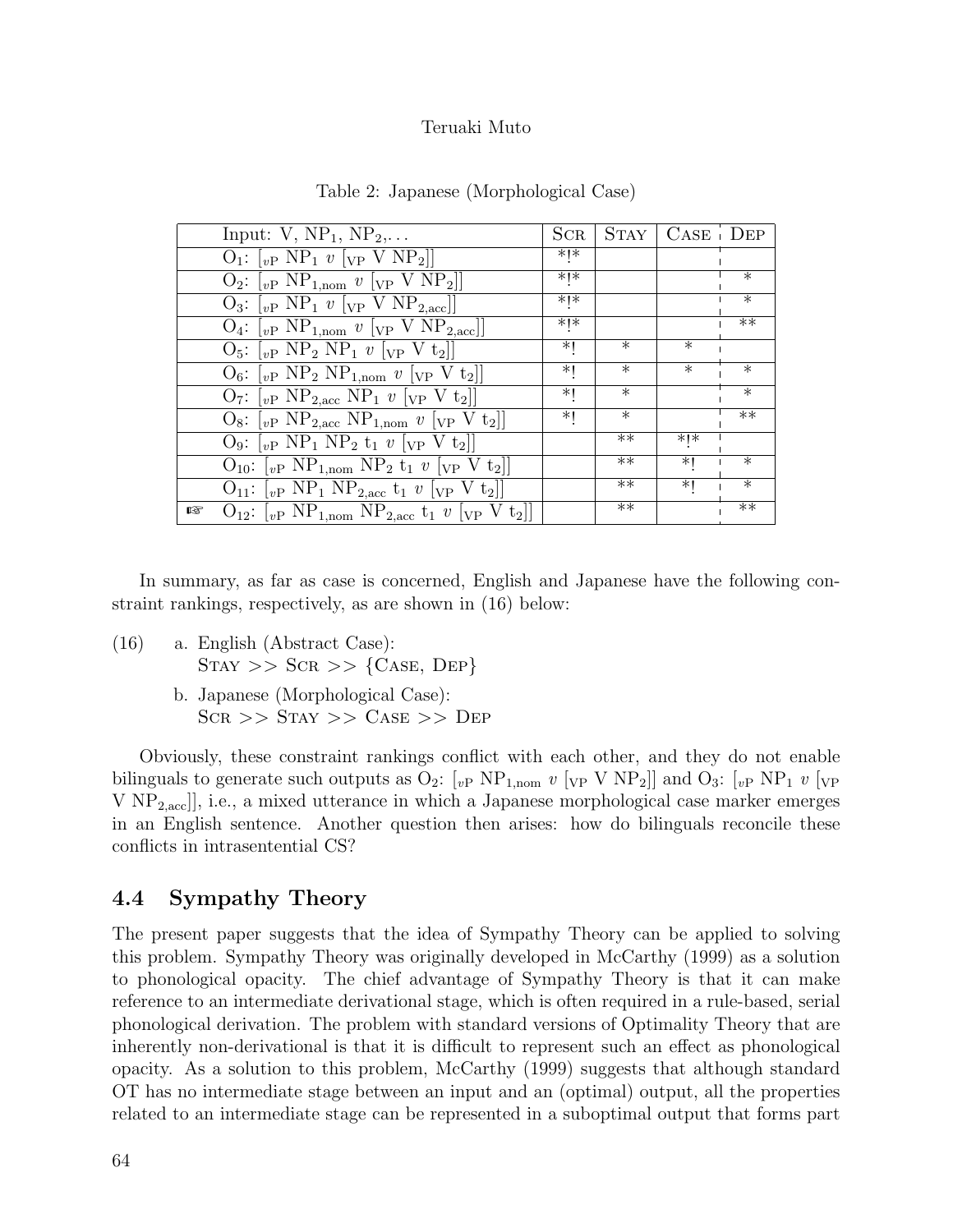of the same candidate set as the optimal output. This suboptimal (but failed) output, which is called the sympathy candidate, fulfills the same function as an intermediate representation in the derivational approach. This type of output/output faithfulness is called 'sympathy  $(\mathscr{B})'.$ 

There are two tools that play an important role in this theory: 'selector' and 'sympathy constraint'. 'Selector' is a normal input/output constraint that functions as selecting an intermediate representation, which is called 'sympathy candidate'. This sympathy candidate does not have to be most optimal in the whole candidate set. On the other hand, 'sympathy constraint' is an output/output faithfulness constraint, which compares the rest of the candidates with the sympathy candidate rather than the input. This apparatus enables us to choose the most optimal CS construction among the candidate set created by GEN.

This paper proposes that the following two function as selector and sympathy constraint, respectively:

- $(17)$  a. SCR (selector): An NP must move to the edge of  $vP$ .
	- b.  $MAXCASE$  (sympathy constraint): Morphological case of the sympathy candidate must be preserved.

 $(slightly modified from Müller 2002: 36)$ 

We saw the constraint in (17a) earlier, but this paper suggests that SCR, in fact, works as a selector as well, which now has the function of dividing the candidate set into two subsets: the candidates with all NPs in an edge position and the candidates with at least one NP in situ.<sup>9</sup> On the other hand, the sympathy constraint in (17b) demands that the candidates with NPs in situ be faithful to the sympathy candidate in terms of morphological case realization.

Let us see how these sympathy-relevant constraints work to generate morphemic CS. See the tableau in Table 3 below, which represents Japanese/English morphemic CS in which both Japanese nominative and accusative case particles emerge:

(18) EdgePhase: An NP must be at the edge of a phase.

 $(Müller 2002:36)$ 

 $9$ Müller (2002) proposes the following constraint as a selector:

In this context, however, the function of the above constraint is, in effect, the same as that of Scr. Taking into account the principle of theoretical parsimony, this paper therefore proposes that both of them be unified and that SCR serve as both functions.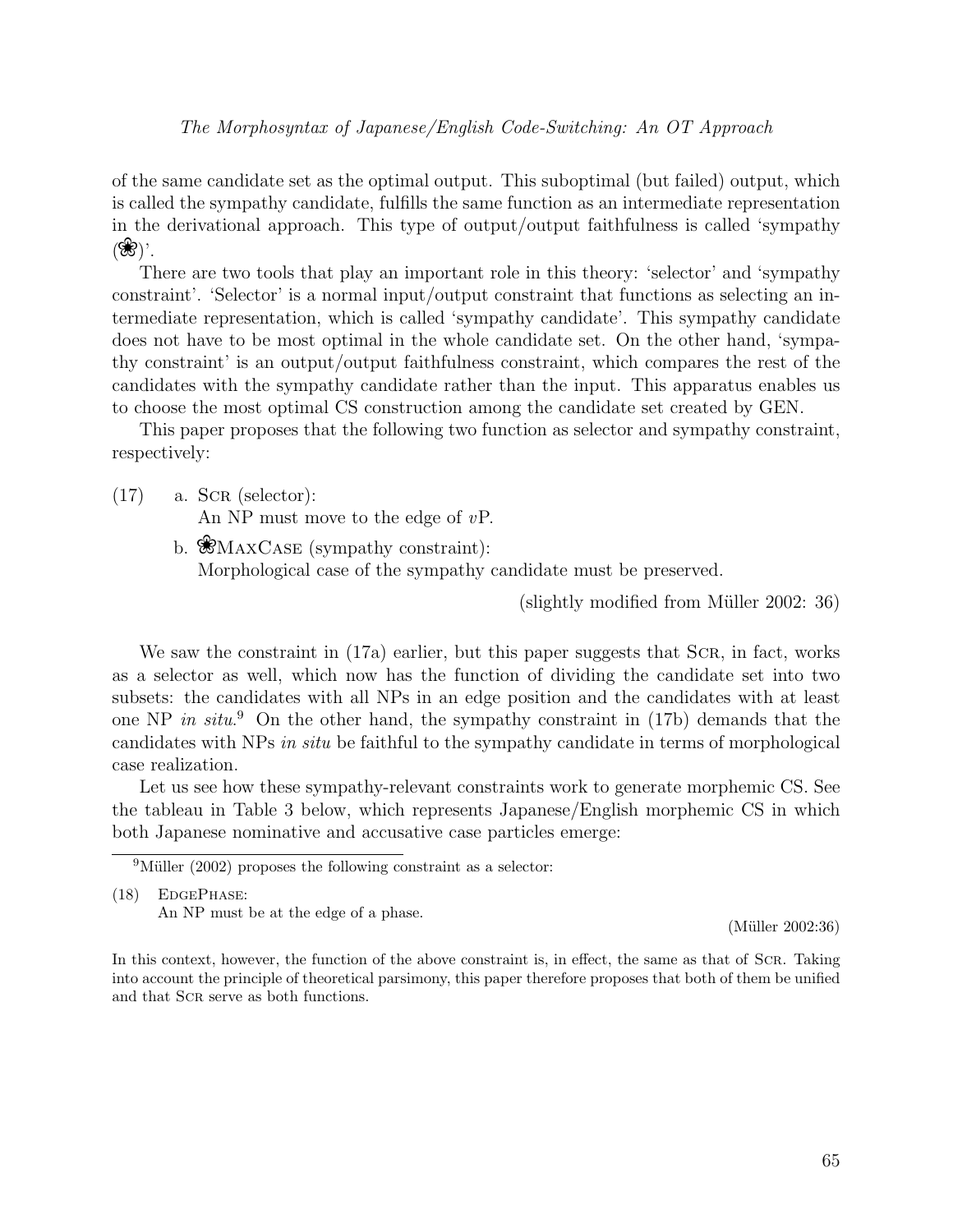|   | Input: $V$ , $NP_1$ , $NP_2$ ,                                                                 | <b>STAY</b> | SCR    | $CASE \vert$ | MAXCASE DEP |                   |
|---|------------------------------------------------------------------------------------------------|-------------|--------|--------------|-------------|-------------------|
|   | $O_1: \begin{bmatrix} v_P & NP_1 & v \end{bmatrix}$ $\begin{bmatrix} v_P & VP_2 \end{bmatrix}$ |             | $***$  |              | ∗l∗         |                   |
|   | $O_2$ : $[vP NP_{1,nom} v [vP V NP_2]]$                                                        |             | $***$  |              | $*1$        | $\ast$            |
|   | $O_3:$ $[vP NP_1 \ v [VP V NP_{2,acc}]]$                                                       |             | **     |              | $*1$        | $\overline{\ast}$ |
| 曙 | $O_4$ : $[vP NP_{1,nom} \ v [VP V NP_{2,acc}]]$                                                |             | $***$  |              |             | $**$              |
|   | $O_5$ : $[v_P NP_2 NP_1 v [v_P V t_2]]$                                                        | *1          | $\ast$ | $\ast$       | $**$        |                   |
|   | $O_6$ : $\lceil_{vP} NP_2 NP_{1,nom} v \rceil_{VP} V t_2 \rceil$                               | *1          | $\ast$ | $\ast$       | $\ast$      | $\ast$            |
|   | $O_7: \begin{bmatrix} v_P & NP_{2,\text{acc}} & NP_1 & v \ V_P & V & t_2 \end{bmatrix}$        | *۱          | $\ast$ |              | $\ast$      | $\ast$            |
|   | $O_8$ : $[vP NP_{2,\text{acc}} NP_{1,\text{nom}} v [vP V t_2]]$                                | *۱          | $\ast$ |              |             | $***$             |
|   | $Q_9$ : $\lceil_{vP} NP_1 NP_2 t_1 v \rceil_{VP} V t_2 \rceil$                                 | $*$   $*$   |        | $**$         | $***$       |                   |
|   | $O_{10}$ : $[vP NP_{1,nom} NP_2 t_1 v [vP V t_2]]$                                             | $*$   $*$   |        | $\ast$       | $\ast$      | $\ast$            |
|   | $O_{11}:$ $[v_{P} NP_{1} NP_{2,\text{acc}} t_1 v [v_{P} V t_2]]$                               | *l∗         |        | $\ast$       | $\ast$      | $\overline{\ast}$ |
| ❀ | $O_{12}$ : $[vP NP_{1,nom} NP_{2,\text{acc}} t_1 v [vP V t_2]]$                                | *!*         |        |              |             | $***$             |

Table 3: Japanese/English CS (Japanese nom & acc emerging in English)

First, Scr, which now functions as a selector, divides the candidate set into two subsets: the subset that respects the scrambling effect (the candidates that have all the NPs in an edge position  $(O_9-O_{12})$  and the subset that disrespects it (the candidates that have at least one NP in situ  $(O_1-O_8)$ . Among the candidates that respect the selector Scr, the optimal candidate has morphological case if CASE outranks DEP. The output  $O_{12}$ :  $\left[ v\right]$  NP<sub>1,nom</sub>  $NP<sub>2,acc</sub> t<sub>1</sub> v [v<sub>P</sub> V t<sub>2</sub>]]$  is therefore selected as a sympathy candidate, which is indicated by R. This sympathy candidate corresponds to the intermediate step in a derivational approach.

Now the sympathy (output/output faithfulness) constraint  $\mathcal{R}_{\text{MAXCASE}}$  compares the rest of the candidates with the sympathy candidate  $(O_{12})$  rather than the input. The black index finger ( $\bullet$ ), which points at the output  $O_1$ : [<sub>vP</sub> NP<sub>1</sub> v [<sub>VP</sub> V NP<sub>2</sub>]], indicates a wrong winner; it would be a winner without the sympathy constraint. Since  $O_1$  is blocked by the sympathy constraint, the output  $O_4$ :  $\left[v\right]$  NP<sub>1,nom</sub> v  $\left[v\right]$  V NP<sub>2,acc</sub>]], in which the Japanese nominative and accusative case markers emerge in an English sentence, is consequently selected as most optimal.

As far as case is concerned, therefore, the constraint ranking for Japanese/English morphemic CS is as follows:

(19) Japanese/English CS (Case):  $STAY \gg SCR \gg \{CASE, \& MAXCASE\} \gg DEP$ 

## 4.5 Split Sympathy Constraints

In the previous subsection, I illustrated how the idea of Sympathy Theory can be adapted to account for a mixed utterance in which both Japanese nominative and accusative case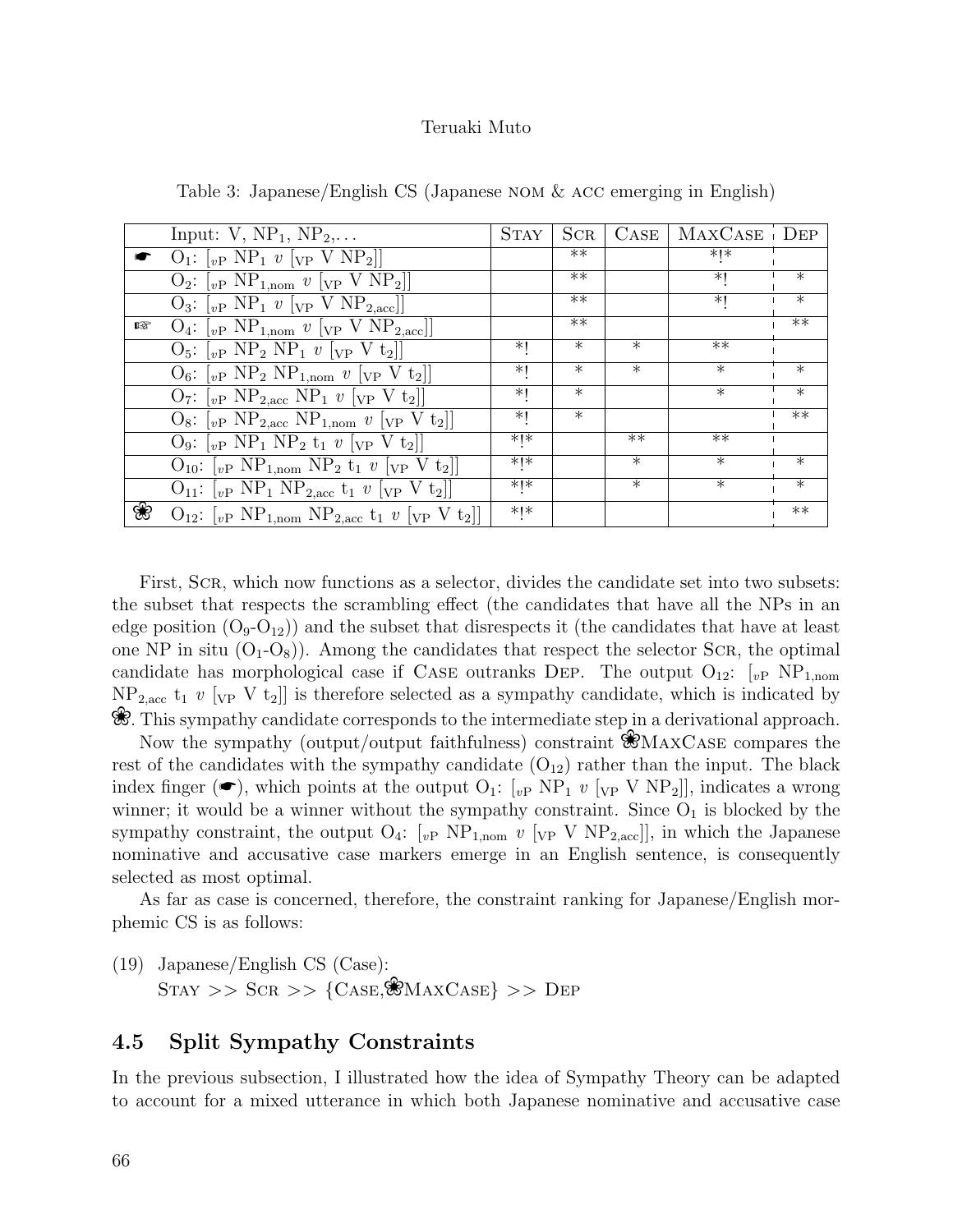The Morphosyntax of Japanese/English Code-Switching: An OT Approach

markers emerge. However, the sympathy constraint  $\mathcal{R}_{\text{MAXCASE}}$  is too strong to spare such an utterance as (12a-b) above, in which only one Japanese case particle (nominative or accusative) emerges.

As a solution to this problem, this paper proposes that the sympathy constraint be split into the following:

 $(20)$  a.  $\mathcal{W}_{\text{MAXCASE}}^{\text{NOM}}$ :

Morphological nominative Case of the sympathy candidate must be preserved.

 $b.$  **RMAXCASE**ACC: Morphological accusative Case of the sympathy candidate must be preserved.

These split sympathy constraints help block the candidates that lack either morphological case. The tableau in Table 4 below shows how the Japanese nominative case emerges in the structure of SVO. As can be seen below,  $\mathcal{R}_{MAXCASE}^{NOM}$  successfully prevents the candidates with no morphological nominative case  $(O_1 \text{ and } O_3)$  from being selected.  $O_1$  is again marked with the black index finger  $(\bullet)$ , which indicates the wrong winner under a standard OT approach without the sympathy effect. Instead, the output  $O_2$ :  $\vert_{v}$  NP<sub>1,nom</sub> v [ $_{VP}$  V NP<sub>2</sub>]] is selected as most optimal due to the fact that the output O<sub>4</sub>: [ $_{v}$ P NP<sub>1,nom</sub> v [ $VP$  V NP<sub>2,acc</sub>]] incurs more violations of the subsequent constraint DEP than  $O_2$ :

|  |  | Table 4: Japanese/English CS (Japanese NOM emerging in English) |  |  |
|--|--|-----------------------------------------------------------------|--|--|
|  |  |                                                                 |  |  |

|   | Input: $V$ , $NP_1$ , $NP_2$                                                                                          | <b>STAY</b> | $_{\rm{SCR}}$ |                   | $CASE \cdot$ WMAX                            | $\rm{DEP}$ | <b>WMAX</b>                    |
|---|-----------------------------------------------------------------------------------------------------------------------|-------------|---------------|-------------------|----------------------------------------------|------------|--------------------------------|
|   |                                                                                                                       |             |               |                   | $\overline{\phantom{a}}$ CASE <sup>NOM</sup> |            | $\mathrm{CASE}^{\mathrm{ACC}}$ |
|   | $O_1: \lbrack_{vP} NP_1 v \rbrack_{VP} V NP_2 \rbrack$                                                                |             | $**$          |                   | *!                                           |            | $\ast$                         |
| 曙 | $O_2$ : $[vP NP_{1,nom} v [VP V NP_2]]$                                                                               |             | $***$         |                   |                                              | $\ast$     | $\ast$                         |
|   | $Q_3$ : $\lbrack_{vP}$ NP <sub>1</sub> v $\lbrack_{VP}$ V NP <sub>2,acc</sub> ]                                       |             | $**$          |                   | $*1$                                         | $\ast$     |                                |
|   | $Q_4$ : $\lbrack_{vP}$ NP <sub>1,nom</sub> $v$ $\lbrack_{VP}$ V NP <sub>2,acc</sub> ]                                 |             | $***$         |                   |                                              | $*$   $*$  |                                |
|   | $O_5$ : $\lceil_{vP} NP_2 NP_1 v \rceil_{VP} V t_2 \rceil$                                                            | ∗∣          | $\ast$        | $\overline{\ast}$ | $\overline{\ast}$                            |            | $\ast$                         |
|   | $O_6:$ $[vP NP_2 NP_{1,nom} v [vP V t_2]]$                                                                            | *1          | $\ast$        | $\ast$            |                                              | $\ast$     | $\ast$                         |
|   | $O_7: \begin{bmatrix} v_P & NP_{2,\text{acc}} & NP_1 & v \end{bmatrix}$ $\begin{bmatrix} v_P & V & t_2 \end{bmatrix}$ | *1          | $\ast$        |                   | $\ast$                                       | $\ast$     |                                |
|   | $O_8$ : [ <sub>vP</sub> NP <sub>2,acc</sub> NP <sub>1,nom</sub> v [ <sub>VP</sub> V t <sub>2</sub> ]]                 | $*1$        | $\ast$        |                   |                                              | $**$       |                                |
|   | O <sub>9</sub> : $\lbrack v_P NP_1 NP_2 t_1 v \rbrack v_P V t_2 \rbrack$                                              | ∗l∗         |               | $**$              | $\ast$                                       |            | $\ast$                         |
|   | $O_{10}$ : $[vP NP_{1,nom} NP_2 t_1 v [vP V t_2]]$                                                                    | $*$   $*$   |               | $\ast$            |                                              | $\ast$     | $\ast$                         |
|   | $O_{11}:$ $[vP NP_1 NP_{2,\text{acc}} t_1 v [vP V t_2]]$                                                              | $*!*$       |               | $\ast$            | $\ast$                                       | $\ast$     |                                |
| ❀ | $O_{12}$ : $\lbrack_{vP} NP_{1,nom} NP_{2,acc} t_1 v \rbrack_{VP} V t_2 \rbrack$                                      | $*$   $*$   |               |                   |                                              | $**$       |                                |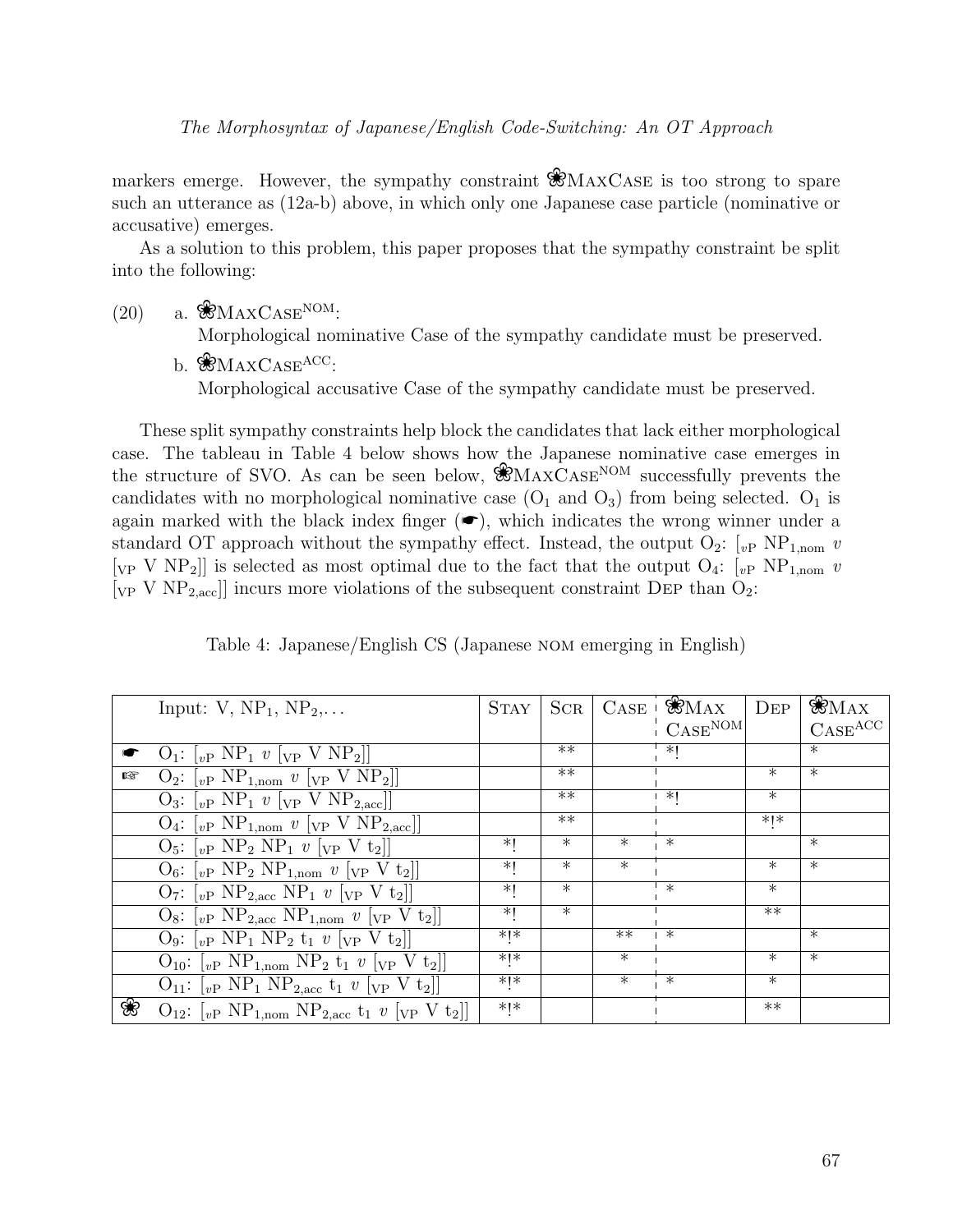Similarly, the tableau in Table 5 below shows the structure in which only the Japanese accusative case marker appears. In this case,  $\mathcal{R}_{\text{MAXCASE}}^{\text{ACC}}$  blocks the candidates without morphological accusative case, thereby selecting the output  $O_3$ : [<sub>vP</sub> NP<sub>1</sub> v [<sub>VP</sub> V NP<sub>2,acc</sub>]] as most optimal:

|   | Input: $V$ , $NP_1$ , $NP_2$ ,                                                                                                 | <b>STAY</b>     | $_{\rm{SCR}}$     |                   | $CASE \cdot$ WMAX              | $\rm{Dep}$ | $\mathcal{B}_{\text{MAX}}$ |
|---|--------------------------------------------------------------------------------------------------------------------------------|-----------------|-------------------|-------------------|--------------------------------|------------|----------------------------|
|   |                                                                                                                                |                 |                   |                   | $\mathrm{CASE}^{\mathrm{ACC}}$ |            | $CASE^{NOM}$               |
|   | $O_1: \lbrack_{vP} NP_1 v \rbrack_{VP} V NP_2 \rbrack$                                                                         |                 | $**$              |                   | $*1$                           |            | $\ast$                     |
|   | $Q_2$ : $[vP NP_{1,nom} v [vP V NP_2]]$                                                                                        |                 | $**$              |                   | $*1$                           | $\ast$     |                            |
| 晗 | $Q_3$ : $[v_P NP_1 v [v_P V NP_{2,\text{acc}}]]$                                                                               |                 | $**$              |                   |                                | $\ast$     | $\ast$                     |
|   | $Q_4$ : $\left[v\text{P NP}_{1,\text{nom}}\ v\ \left[v\text{P V NP}_{2,\text{acc}}\right]\right]$                              |                 | $**$              |                   |                                | $*$   $*$  |                            |
|   | $O_5$ : $\lbrack v_P \text{ NP}_2 \text{ NP}_1 v \rbrack v_P V t_2 \rbrack$                                                    | ∗।              | $\overline{\ast}$ | $\overline{\ast}$ | $\overline{\ast}$              |            | $\ast$                     |
|   | $O_6:$ $[vP \ NP_2 \ NP_{1,nom} \ v[vP \ V t_2]]$                                                                              | $*1$            | $\ast$            | $\ast$            | $\ast$                         | $\ast$     |                            |
|   | $O_7$ : $\lbrack_{vP}$ NP <sub>2,acc</sub> NP <sub>1</sub> v $\lbrack_{VP}$ V t <sub>2</sub> ]                                 | $*1$            | $\ast$            |                   |                                | $\ast$     | $\ast$                     |
|   | $\mathrm{O}_8$ : $\mathrm{[}_{vP}$ NP <sub>2,acc</sub> NP <sub>1,nom</sub> $v$ $\mathrm{[}_{VP}$ V t <sub>2</sub> $\mathrm{]}$ | *l              | $\ast$            |                   |                                | $**$       |                            |
|   | $Q_9$ : $\lbrack_{vP}$ NP <sub>1</sub> NP <sub>2</sub> t <sub>1</sub> v $\lbrack_{VP}$ V t <sub>2</sub> ]                      | $*$   $*$       |                   | $**$              | $\ast$                         |            | $\ast$                     |
|   | $O_{10}$ : $[vP NP_{1,nom} NP_2 t_1 v [VP V t_2]]$                                                                             | $*$   $*$       |                   | $\overline{\ast}$ | $\overline{\ast}$              | $\ast$     |                            |
|   | $O_{11}:$ $[vP NP_1 NP_{2,\text{acc}} t_1 v [vP V t_2]]$                                                                       | $*$   $*$       |                   | $\ast$            |                                | $\ast$     | $\ast$                     |
| ❀ | $O_{12}:$ [ <sub>vP</sub> NP <sub>1,nom</sub> NP <sub>2,acc</sub> t <sub>1</sub> v [ <sub>VP</sub> V t <sub>2</sub> ]]         | $\ast$   $\ast$ |                   |                   |                                | $**$       |                            |

Table 5: Japanese/English CS (Japanese acc emerging in English)

In consequence, Japanese/English morphemic CS can be characterized by the following constraint ranking in terms of the case conflicts between abstract case and morphological case:

(21) Japanese/English CS (Case):  $STAY \gg SCR \gg CASE$ ,  $\mathcal{L}_{MAXCASE}^{MOM/ACC} \gg DEP \gg$  $\mathcal{R}_{\text{MAXCASE}}^{\text{(NOM/ACC)}}$ 

## 5 Conclusion

This paper advanced a theoretical model of CS based on Optimality Theory to solve the fundamental research problem in the grammatical aspect of CS: the inability to reduce the structural regularities of intrasentential CS to specific rules/constraints/principles, which may lead to the necessity of a third grammar. It must be noted that this paper, whether it proposes 'the union of two grammars' or 'split sympathy constraints', is not involved in the creation of a third grammar. As was discussed in the paper, a 'third grammar' is defined as a CS-specific mechanism, which cannot be applied to any other linguistic phenomenon.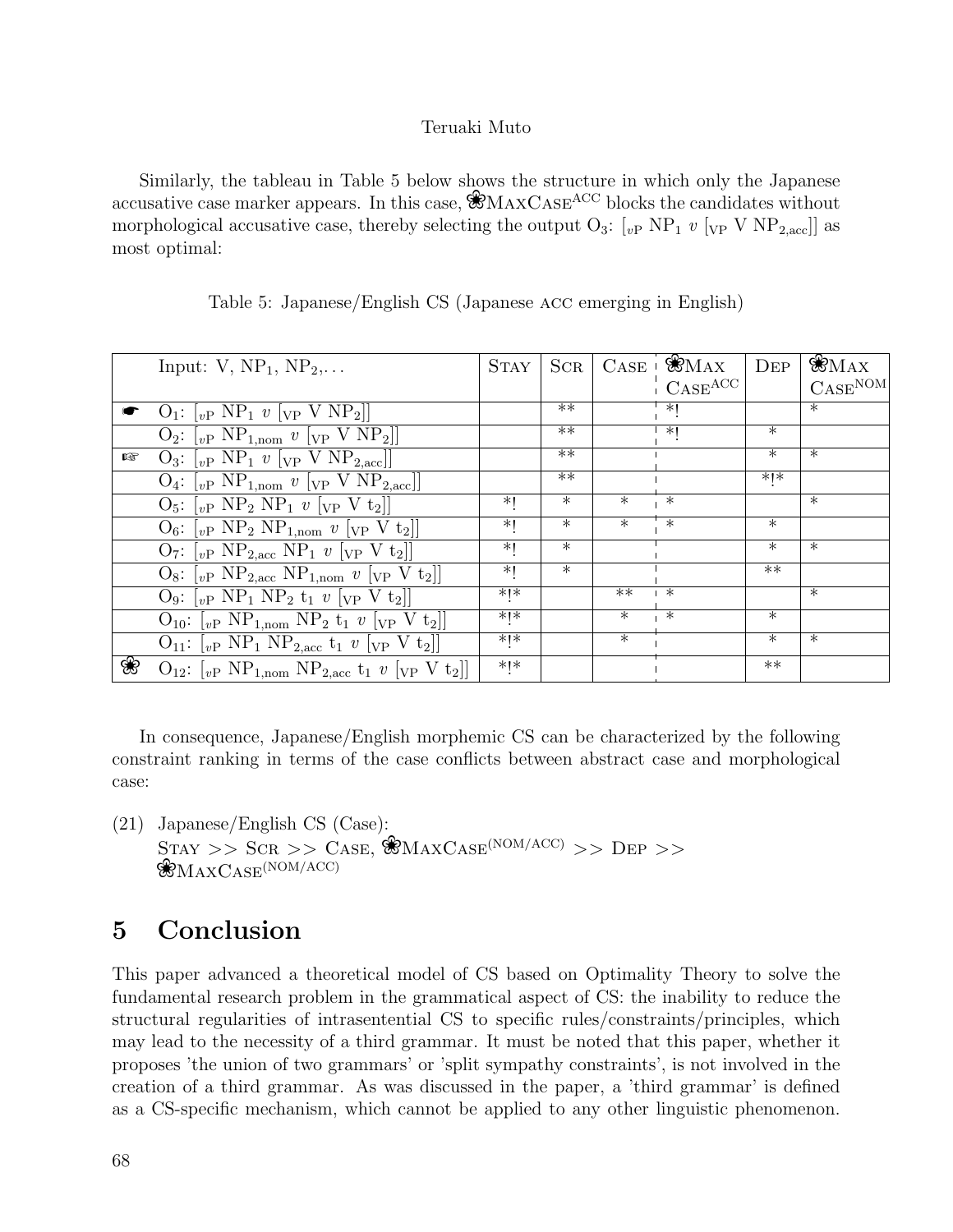Postulating such a third grammar should be avoided in the interests of theoretical parsimony. Instead, this study used more general, independently-motivated constraints that were originally proposed to account for monolingual phenomena and successfully explained the phenomenon of morphemic CS. In this sense, the constraints employed in this paper are not specific, universal CS constraints. Accordingly, this paper has a theoretical implication that intrasentential CS results from temporal, partial, but systematic re-ordering of constraint rankings to resolve conflicts in the two grammars involved.

#### References

- Belazi, Hedi M., Edward J. Rubin & Almeida J. Toribio. 1994. Code switching and X-bar theory: The functional head constraint. *Linguistic Inquiry*  $25(2)$ :  $221-237$ .
- Chomsky, Noam. 1995. The minimalist program. Cambridge, MA: MIT Press.
- Di Sciullo, Anne-Marie, Pieter Muysken & Rajendra Singh. 1986. Government and codemixing. *Journal of Linguistics* 22: 1-24.
- Eppler, Eva. 2006. Word grammar and syntactic code-mixing research. In Kensei Sugayama & Richard A. Hudson (eds.), Word grammar: New perspectives on a theory of language structure, 117-144. London: Continuum.
- Joshi, Aravind K. 1985. Processing of sentences with intrasentential code switching. In David R. Dowty, Lauri Karttunen & Arnold M. Zwicky (eds.). Natural language parsing: Psychological, computational, and theoretical perspectives, 190-205. Cambridge: Cambridge University Press.
- Kayne, Richard S. 1994. The antisymmetry of syntax. Cambridge, MA: MIT Press.
- Lederberg, Amy R. & Cesáreo Morales. 1985. Code switching by bilinguals: Evidence against a third grammar. Journal of Psycholinguistic Research 14(2): 113-136.
- MacSwan, Jeff. 1999. A minimalist approach to intrasentential code switching. New York: Garland Publishing.
- MacSwan, Jeff. 2004. Code switching and grammatical theory. In Tej K. Bhatia & William C. Ritchie (eds.), *The handbook of bilingualism*, 283-311. Malden: Blackwell.
- McCarthy, John J. 1999. Sympathy and phonological opacity. Phonology 16(3). 331-399.
- Morimoto, Yukiko. 1999. Making words in two languages: A prosodic account of Japanese-English language mixing. International Journal of Bilingualism 3(1): 23-44.
- Myers-Scotton, Carol. 1993. Dueling languages: Grammatical structure in code-switching. Oxford: Clarendon Press.
- Myers-Scotton, Carol. 1995. A lexically based model of code-switching. In Lesley Milroy & Pieter Muysken (eds.). One speaker, two languages: Cross-disciplinary perspectives on code-switching. Cambridge: Cambridge University Press. 233-256.
- Müller, Gereon. 2002. Free word order, morphological case, and sympathy theory. In Gisbert Fanselow & Caroline Féry (eds.), Resolving conflicts in grammars: Optimality theory in syntax, morphology, and phonology, 9-48. Hamburg: Helmet Buske Verlag.
- Nishimura, Miwa. 1985. Intrasentential codeswitching in Japanese and English. Philadelphia, PA: University of Pennsylvania dissertation.